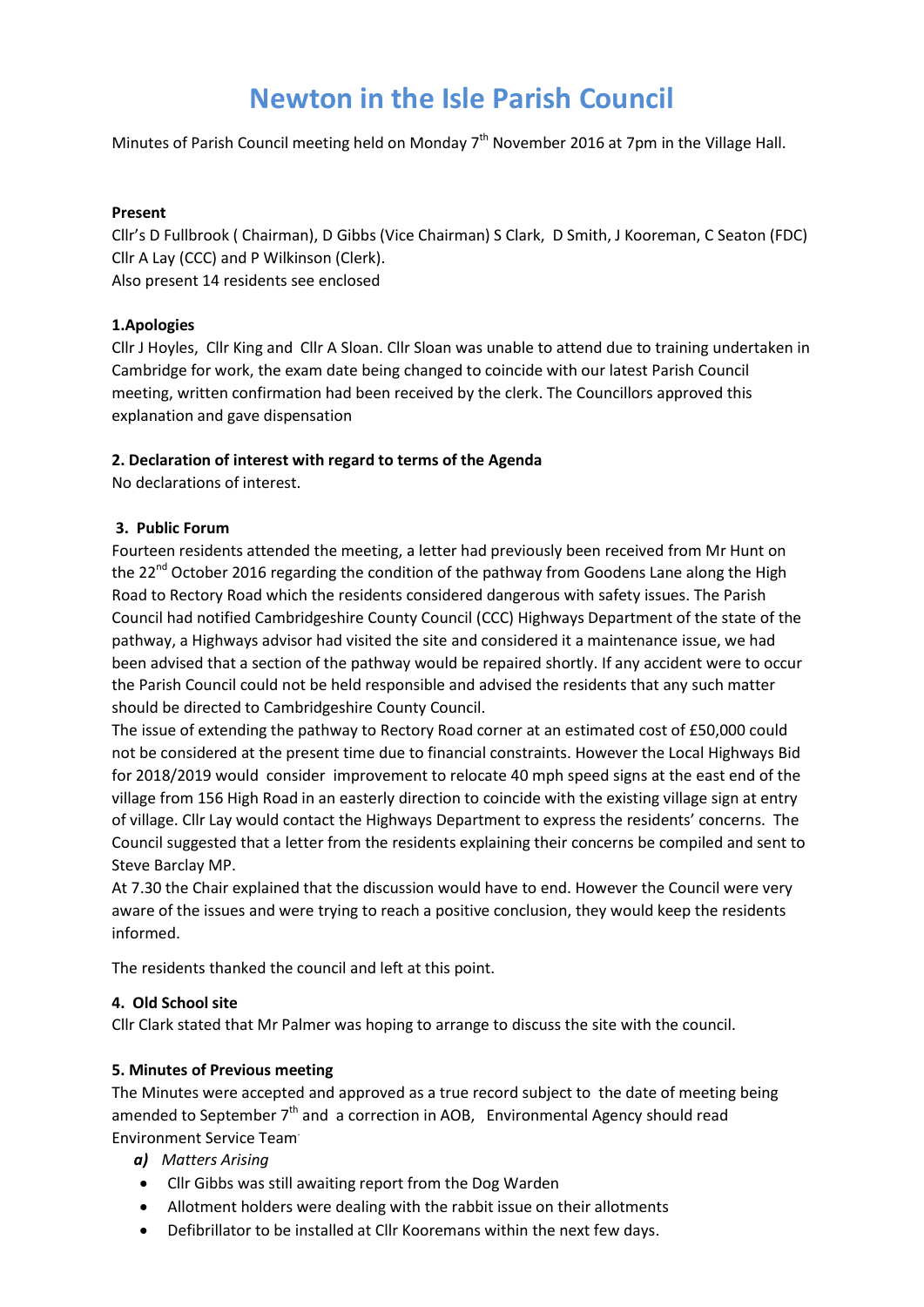## **6. Action Review**

Playing field programme of work to restore ditch along western boundary. Completed Category 2 street lighting ongoing, work satisfactory by Balfour Beatty still waiting outcome of Old Chapel light. Two further lights remain for completion of CAT 2 Project Replace roundabout bearing. - May 2017

Contract of Employment for post of Clerk amended.

 *Resolved to approve final draft of the Contract of Employment for post of Clerk Approved and adopted by Councillors.*

Speedwatch still seeking village representative to lead programme

Dog Bins: Cllr Clark would present a map showing location of existing bins for next meeting to ascertain sites required for any additions. Discussion as agenda item January 2017 Neighbourhood Watch – Cllr Fullbrook would produce some publicity to circulated to residents. Cllrs Sloan and Gibbs were to measure dimensions of allotments, expected completion by March 2017 when a review of allotment rents would be discussed, if approved allotment holders would then be given twelve months' notice of any increase

Tree at 347 High Road inspected by Tree Officer; ascertained on private property, not a Council matter

**7. Reports** all previously circulated, matters arising from reports

## **a) Highways**

LHI bid funding for 2017/18 see agenda item 9 For Discussion**.** 

LHI bid for 2018/19, to be discussed, suggestion included relocation of speed signs to east end of village to coincide with Newton in the Isle sign extending the 40mph into Rectory Road to the existing 30 mph limit , to also include warning signs '*Pedestrians'* sited on High Road.

## **b) Playing Field**

Four trailer loads of hedging removed along church boundary; ditch also fully restored and 100 tons of soil removed. Cllr Fullbrook thanked Cllr Kooreman for his assistance in providing a tractor and trailer to remove soil and hedging refuse from site

Following dyke completion Cllr Smith would look into the requirement of any further fencing at site.

- **c) Village Hall** now busier, PO new member of staff appointed. Preparations underway for usual Christmas festivities. Chair ask Cllr Gibbs for a copy of the Village Hall Financial Report.
- **d) Street Pride** no report, Cllr Clark to present report March 2017
- **e)** Old School site no report

## **f) Correspondence previously circulated see report**.

Secretary of Parochial Church Council inquiry regarding council participation in Remembrance Service - Council agreed to participate next year.

Query from resident in Mill Lane regarding speeding Cllr Clark contacted resident.

## **g) Police Report**

Burglary in Church Lane a fuel line cut and 2 ride on lawn mowers stolen. Dates of meetings to be sent to Inspector Davis who wished to attend a meeting

## **h) Planning**

Retrospective planning application F/YR16/0785/F for detached garage, hobby room above Aries Ferry Lane approved

## **i) Street Lighting**

Email from Balfour Beatty advising contact was to be made redundant. Clerk to contact again for more information and new contact details.

## **8. Finance**